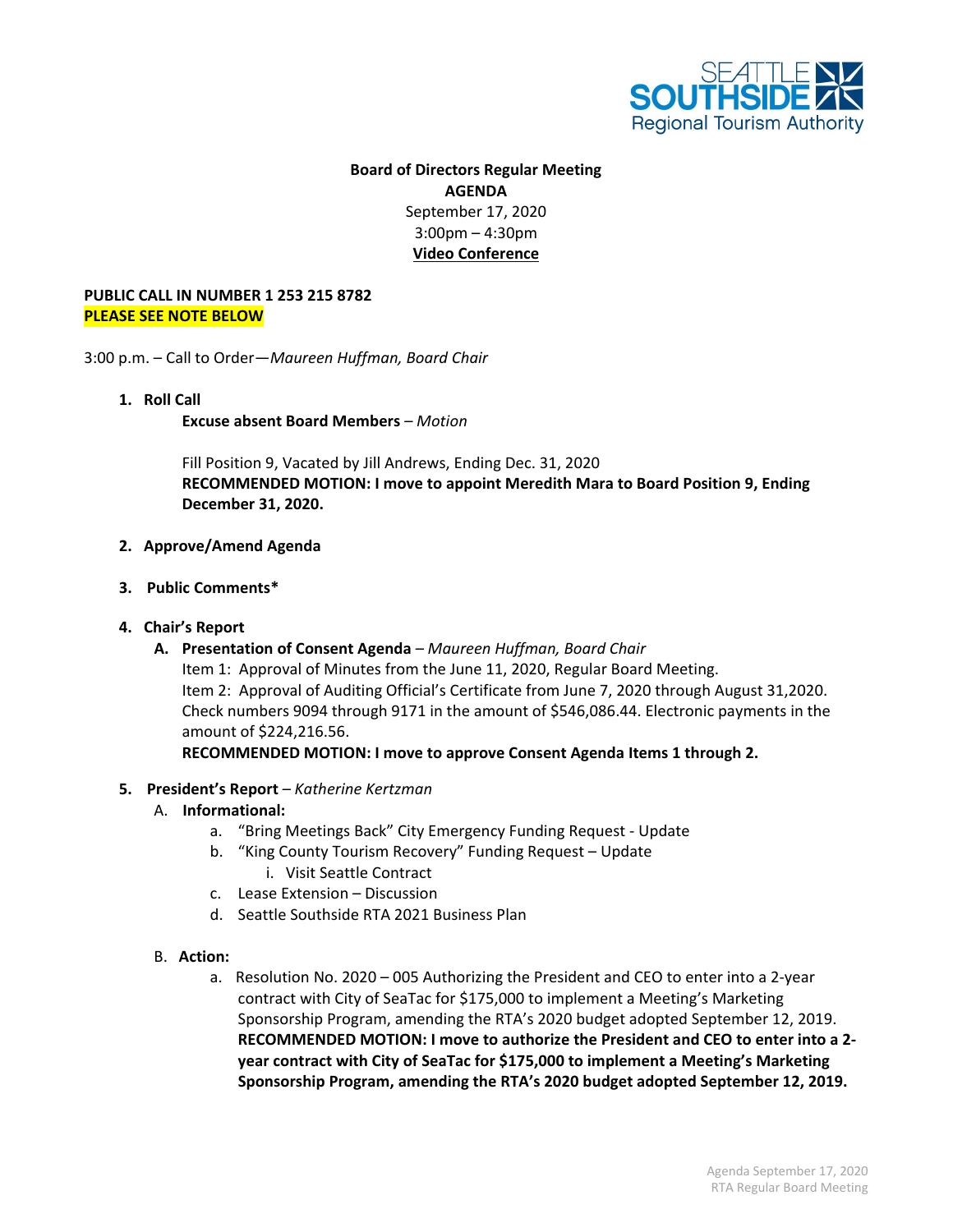- b. Resolution No. 2020 006 Authorizing the President and CEO to enter into a 2-year contract with City of Tukwila for \$75,000 to implement a Meeting's Marketing Sponsorship Program, amending the RTA's 2020 budget adopted September 12, 2019. **RECOMMENDED MOTION: I move to authorize the President and CEO to enter into a 2 year contract with City of Tukwila for \$75,000 to implement a Meeting's Marketing Sponsorship Program, amending the RTA's 2020 budget adopted September 12, 2019.**
- c. Resolution No. 2020 007 Authorizing the President and CEO to enter into a contract with King County to implement a Tourism Recovery Plan, amending the RTA's 2020 budget adopted September 12, 2019 and becomes effective March 1, 2020. **RECOMMENDED MOTION: I move to authorize President and CEO to enter into a contract with King County to implement a Tourism Recovery Plan, amending the RTA's 2020 budget adopted September 12, 2019 and becomes effective March 1, 2020.**
- d. Resolution No. 2020 008 Authorizing the President and CEO to work with Pacifica Law Group to enter into a contract with Seattle King County Convention and Visitors Bureau d/b/a Visit Seattle to implement Phase 1 of the King County Tourism Recovery Plan amending the RTA's 2020 budget adopted September 12, 2019, and becomes effective March 1, 2020.

**RECOMMENDED MOTION: I move to authorize the President and CEO to work with Pacifica Law Group to enter into a contract with Seattle King County Convention and Visitors Bureau d/b/a Visit Seattle to implement Phase 1 of the King County Tourism Recovery Plan amending the RTA's 2020 budget adopted September 12, 2019, and becomes effective March 1, 2020.**

- e. Motion to approve the Seattle Southside RTA 2021 Business Plan **RECOMMENDED MOTION: I move to approve the Seattle Southside RTA 2021 Business Plan**
- **6. Financial Reports** *– Cecilia Pollock*
	- A. **Informational:**
		- a. YTD Financial Reports
		- b. Updated TPA Revenue Projections
		- c. Updated 3-year Financial Proforma
		- d. Amended 2020 Budget
		- e. 2021 Budget
	- B. **Action Items**
		- a. Resolution No. 2020-003, Amending the 2020 Budget Resolution No. 2019-004 **RECOMMENDED MOTION: I move to approve Resolution 2020-003, Amending the 2020 Budget Resolution No. 2019-004**
		- b. Resolution No. 2020–004 Approve 2021 Budget  **RECOMMENDED MOTION: I move to approve Resolution 2020-004 authorizing the 2021 Budget**
- **7. Other Business –** *Anyone?*
- **8. Executive Session - to discuss RCW 42.30.110 (1)(g) to review the performance of a public employee.**
- **9. Next Meeting Date –** *October 15, 2020*
- **10. Adjournment**

**\*PLEASE NOTE: Due to the current COVID-19 public health emergency, and social distancing protocols, pursuant to the Governor's and public health officials' orders, this meeting will be conducted virtually. The public may call in to the conference line to listen to the meeting per the details provided above. While you**